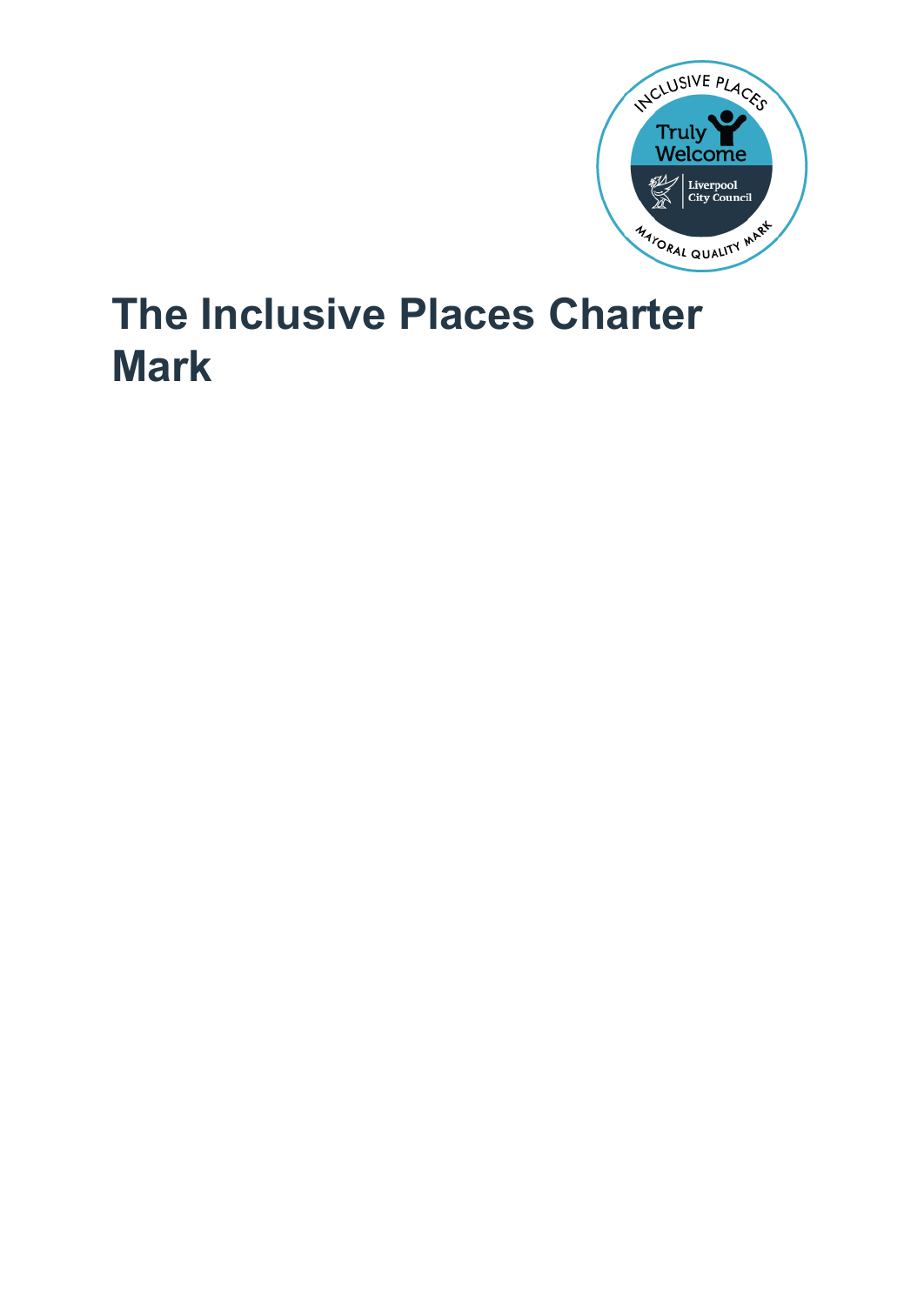## **1 About the Charter**

The Inclusive Places Charter Mark is an award distributed by Liverpool City Council to organisations across the city's hospitality and visitor economy sector.

The scheme shows the individual features of visitor attractions, hotels, and hospitality. Each version breaks down into three core groups, communication, physical and sensory access.

Objectives of the Inclusive Places Charter Mark:

- 1. Improve access to hospitality venues for all Liverpool citizens and visitors
- 2. Raise awareness of disabling barriers
- 3. Highlight and encourage disabling barriers training within visitor attractions and hospitality venues
- 4. Ensure new buildings and planned refurbishments have good access

The charter helps businesses across the hospitality and visitor economy sector to understand the requirements of deaf, disabled and neurodivergent individuals by building equality into all elements of guest experience.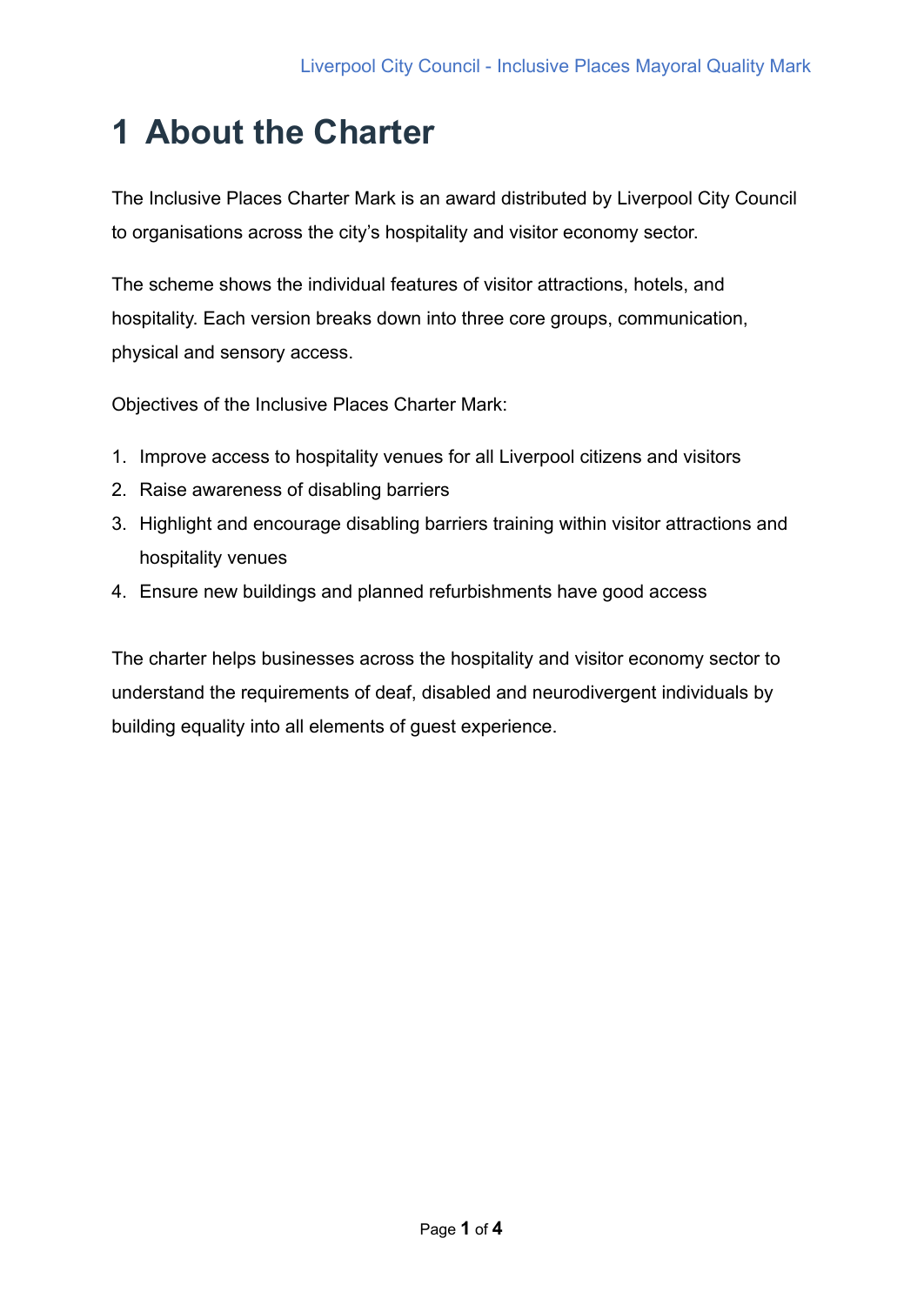#### **2 What are the benefits to you?**

By committing to the Charter, your organisation will create and implement a plan to achieve best practice accessibility in the most appropriate way to suit your business activity

- Support your business or service to meet the requirements of the Equality Act
- Accessible spaces enable bigger customer bases, which is good for business, economic development, and tourism
- Accessible designs are future-proof and make good economic sense for public buildings and spaces
- Implementing best practice accessible features will boost your organisations reputation as a leader
- Improved customer loyalty and positive feedback

Our city will become a model of best-practice accessibility through our community and business leaders advocating for places and spaces that are accessible for all.

### **3 What does it involve?**

By signing up to the charter, organisations agree to operate by the below principles.

#### **3.1 Inclusive Places Quality Mark Charter**

- We welcome people regardless of their differences in age, agility, mobility, senses or perception.
- We welcome people with children in buggies, prams, and pushchairs.
- Mums are welcome to breastfeed.
- We recognise that people with certain conditions, disabilities or impairments are excluded by poor design of places and systems, this creates social disabling barriers.
- We commit to equality awareness staff training.